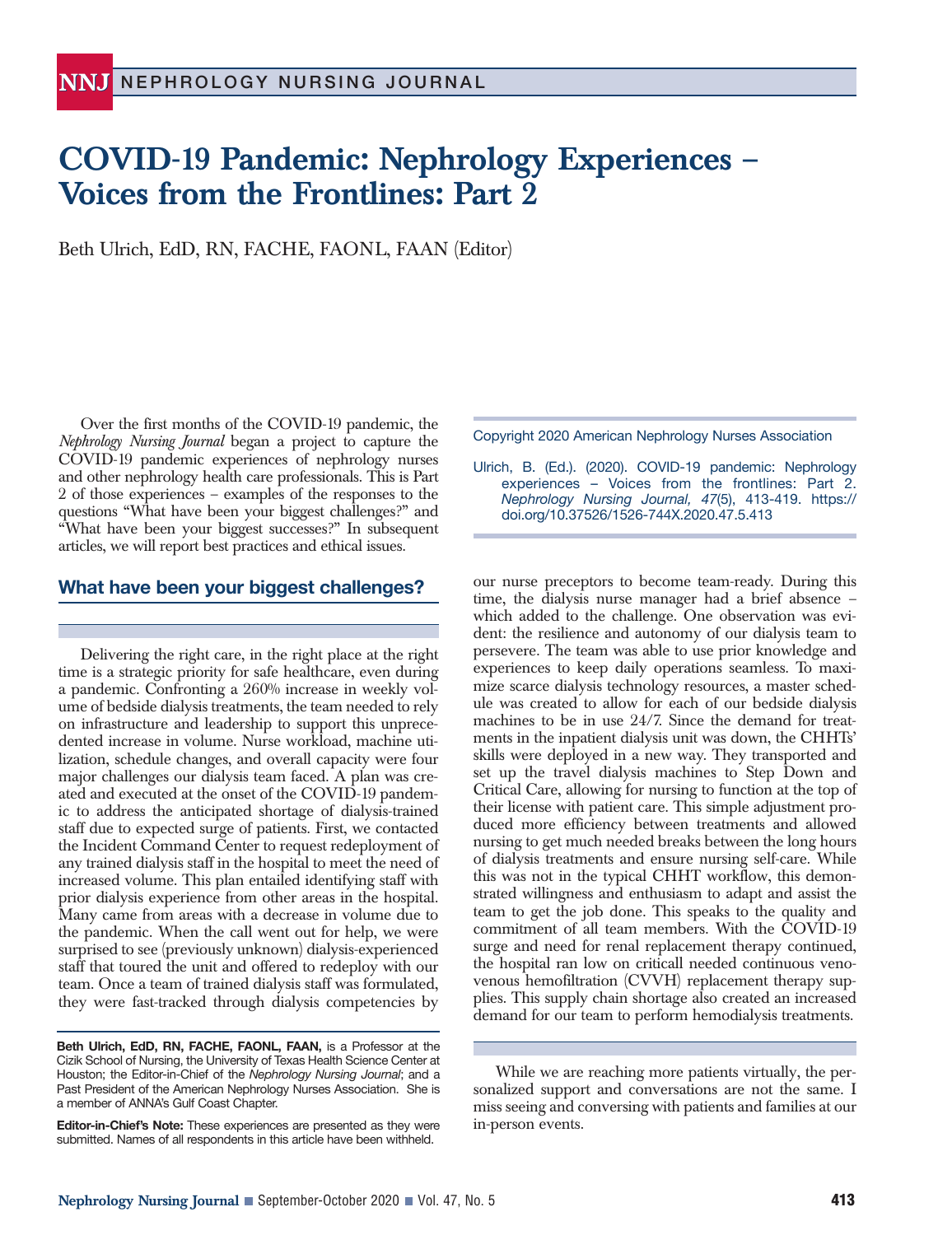The biggest challenge during the COVID-19 pandemic came during the first few weeks of the pandemic's spread into the state. Ironically, it was the same patient that was to be the first dialyzed with concerns for COVID-19 in our area. This patient typically dialyzed at another center I round at. His roommate at the incenter rehab center he was at had contracted COVID-19, with the patient starting to show symptoms. Eventually, he had been able to return to his usual dialysis center for care. In rounding at this unit, one of the staff told me the nurse practitioner at the rehab center he was staying at was reporting he no longer needed dialysis. As a little background on this patient, I had seen him previously in the outpatient clinic for CKD Stage 3B. After developing serious cardiac issues with ensuing complications, his renal status had progressed to ESRD. He hadn't been on hemodialysis very long at this point. To make a long story short, the nurse practitioner in his rehab center had looked at one set of labs done after hemodialysis and decided he no longer needed dialysis. She told this to both the patient and his family, and was pushing to not have him leave the center for his hemodialysis sessions. One can only imagine the chaos this caused for this patient and his family, and the dialysis staff went out of their way to provide education to the staff at the rehab center. I made myself available to discuss this NP's concerns, and my cell phone number was given to the head of nursing to share with her when she made her rounds. Sadly, she never reached out but did continue to draw labs that she insisted continued to show "he didn't need dialysis" to the point his hemoglobin started significantly decreasing. I was able to talk with the patient about the situation, who understandably was disappointed that his renal function hadn't improved. He was able to be discharged from the center soon after. In looking at this situation, the biggest challenge was dealing with fear. At the time, the major outbreaks of COVID-19 were in the incenter rehab center and nursing homes. We understood the pressures these centers were under to care for their patients. However, it is important to know what you don't know, and it is very concerning the lack of knowledge this particular NP had about ESRD and dialysis. In talking with the dialysis nurses and techs I have the pleasure of working with, I am hearing this lack of knowledge is not uncommon. In thinking about the above situation, I have found I am even more passionate about educating others about renal issues, whether this is fellow health care providers or patients. I am fortunate to work with wonderful organizations such as ANNA who are also passionate about renal education.

PPE and wearing all the time for hours. Sweating. Just being uncomfortable. Planning supplies into the room is challenging also for acutes.

The unknown and the constantly changing guidelines and expectations.

The new guidelines and procedures that take longer with continued limited staffing.

The biggest challenge is when we're asked to dialyze two positive stable patients in our unit. I felt sorry for my staff because they're requesting to wear an overall suit, but it is available only in ICUs and ER. I supported my staff from taking patients from the gate, during HD treatment, and sending back patients to the same gate entered. Another challenge is assigning of staff. Thank God that my staff are convinced that it should be same person to dialyze the patient so that only one will be exposed. I arranged her schedule according dialysis days of the patient. I'm always revising the nurses' rotation every day because some staff quarantine extended and there are staff swabbed due to symptoms.

Facing and living with uncertainties brought about by COVID-19. Fighting off fear and anxieties. The initial challenge was overcoming the fear and anxiety of contracting the disease after possible exposure. The uncertainties that we faced during the early days did little to allay my anxieties. Not knowing exactly how it can be transmitted and how can it can be stopped from spreading made me nervously apprehensive. Being in the room with the patient for the whole duration of HD treatment when you are told to minimize exposure to infected patients by clustering their care was confusing. You are made to choose between staying in the room for hours on end using the appropriate PPEs or risk going in and out of the room, forgetting to use the proper PPE because you are in a rush to reset the alarms going off from the HD machines. Not knowing which patients will be assigned to you and just hoping that your 10- to 12-hour shift will be COVID-free treatments was frightening. Staff being sick and on medical leave because they are immunocompromised left us with insufficient staffing. The amount of HD treatments the

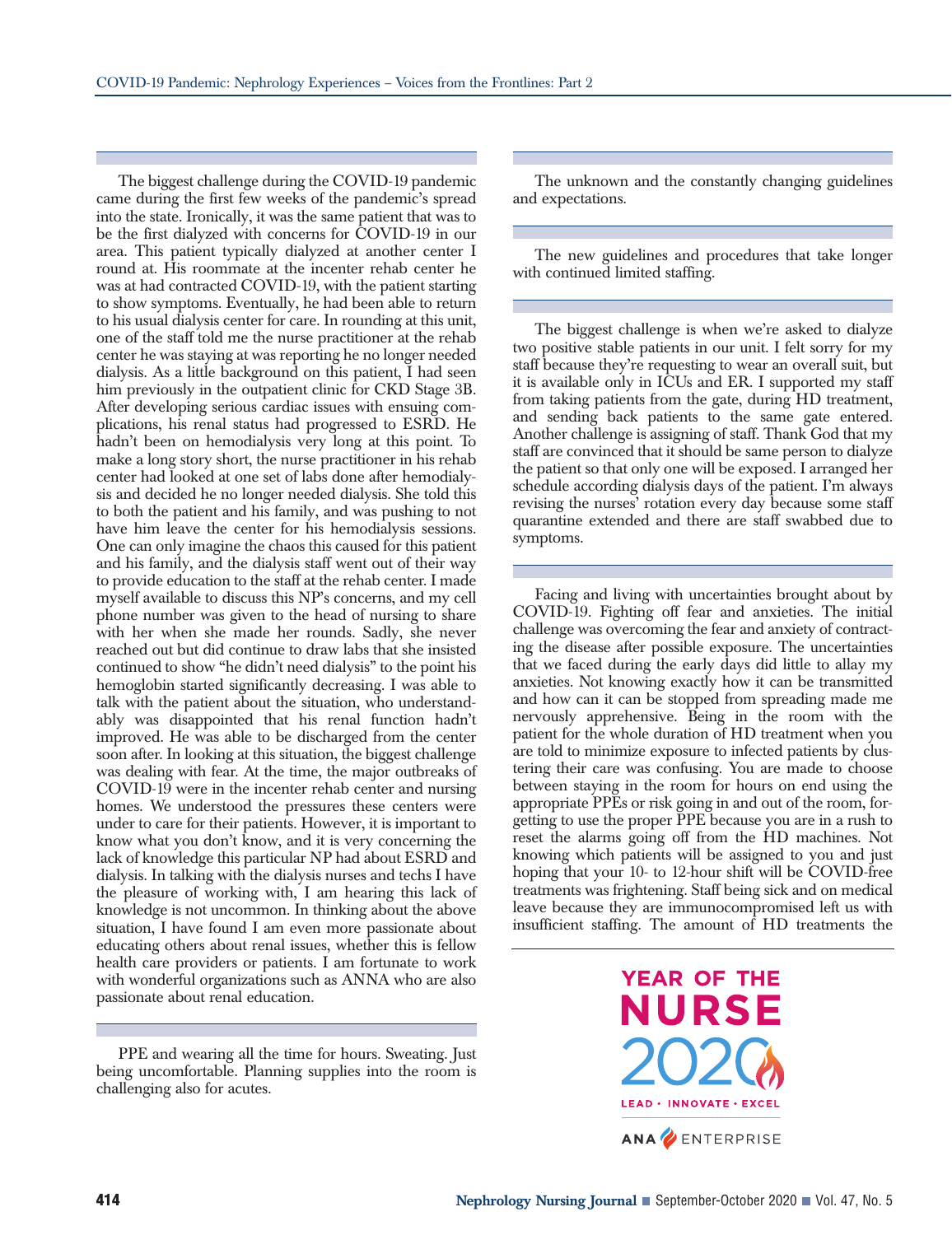patients require draws the line of how much time we can be exposed to the virus. Being reminded that we must reuse our PPEs appropriately as needed was demoralizing as we start to question our importance in this fight. Not knowing who among our patients were asymptomatic carriers because of limited testing fueled our anger at times. We had exposures unknown to us in the early days, but thankfully, we remained healthy. Not all rooms in the hospital are dialysis-equipped rooms, so we plumbed the faucets with connectors to convert them to be one. Squeezing our machines into tiny spaces when we do bedside dialysis was tedious and frustrating at times.

Creating a balance of the emotional aspect of what the staff have to undergo on a daily basis in caring of COVID patients

Getting results back from testing was very slow at first, so any PUI patient had to be treated and isolated the same way. We would try to defer the dialysis treatment till results were back to prevent staff from being exposed unnecessarily, but that sometimes became challenging. The hospital did an excellent job of creating negative airflow rooms, but many of those were rooms did not have a window for outside viewing. That meant if a patient was positive, the staff had to spend long hours in a patient's room doing a dialysis treatment because there was no way to visualize them from outside.

I have asthma. It is very difficult to breath with the N95s and surgical masks for as long as it takes to care for the acute dialysis treatments. Sometimes I even get lightheaded and can feel a little bit panicky. When I complete those runs, I have an overwhelming sense of sensory overload. Between that and how hard you sweat with all that gear on, it is physically and mentally exhausting.

Working with staff to overcome their fear and getting proper PPE. Also, in the beginning, resisting nursing administration's attempts to tell staff not to mask for all patient contact. I even wrote an email to the CEO telling him that we should be masking for all patient contact, especially unknown patients.

I am a unit director of dialysis for three hospitals, and I have just been through an ordeal. As a manager, I am required to look at the whole picture and make decisions that are best for all involved. This is not easy, and I understand how other management is stuck with this dilemma. The following is meant to shed light on the whole ethical issue so we can grow together. The issue: (1) The PPE is sufficient for up to 8 hours of continuous use. There is no YouTuber or media self-proclaimed authority opinion that can change the reality of both data and experience. The N95, visor/goggles, gloves, and gown combo is as perfect for COVID-19 as it is for TB. (2) Ethics forbid us to discriminate against patients due to their diagnosis or compromise their safety (even in the face of unknowns). (3) Staff are concerned about their health with an unknown disease. (4) The PPE is in fact difficult to wear for extended times. I was wrong in my first response to the issue, in that I felt since the PPE was demonstrated adequate the patient safety and non-discrimination of care was at the forefront. Some of the staff did not communicate with me well (perhaps this was a barrier from me). What the few said was that they didn't trust the PPE. They didn't articulate a valid reason. This was responded to with education. The other concern was that the PPE is "uncomfortable." Their solution was the vaguely written CDC recommendation to "limit time" with the patient, use video monitoring, do not allow the patient to bleed out (paraphrased). Both of the staff arguments are not valid to warrant sacrifice of patient safety (leaving the room), which is a discrimination based on diagnosis. I spent days trying fruitlessly to validate anything on their behalf. The CDC does not say "monitor the treatment from outside the room." It says "limit time." And it specifically says to not sacrifice patient safety. How can a staff be outside the room, without PPE (or if they do have PPE it can't be contaminated, which means they have used another set in the midst of shortages), and if an event occurs, don PPE safely and be inside the room in time to save the patient? This is a tall order: to allow outside monitoring that wouldn't be considered hazardous discrimination. As I said, I was wrong in my initial response, which was in part due to poor staff communication. I volunteered during the Ebola scare as the trained dialysis RN for treatments. I also do a share of the COVID-19-positive patient treatments. I have no problems with the PPE or the personal safety issues, so it's difficult for me to understand these staff concerns. But when one of my staff used the word "exhausting" to describe their PPE experience...now that triggers me to think staff and patient safety both. Solution: If either staff or patient safety is questionable (exhaustion, can't breathe, syncope), that I will take anywhere to fix. Our solution was: nephrologists keep treatment times lower, staff (usually me) offers a 20 minute break or divides the treatment when possible. And we are gearing up with baby monitors to allow periods outside at the discretion of the professional nurse caring for the patient. I am still concerned about the total ethics package. Staff need to feel as safe as the patient. They also need to practice via evidence, not possibilities. The care cannot be compromised. We are all practicing in a world of uncertainty, and whose information to trust? This is the most difficult time I've ever had in leading. I just know I love my people (patients and staff). And at the end of the day, I trust in the one thing a know I can trust to work it out for is all. We're all in this together.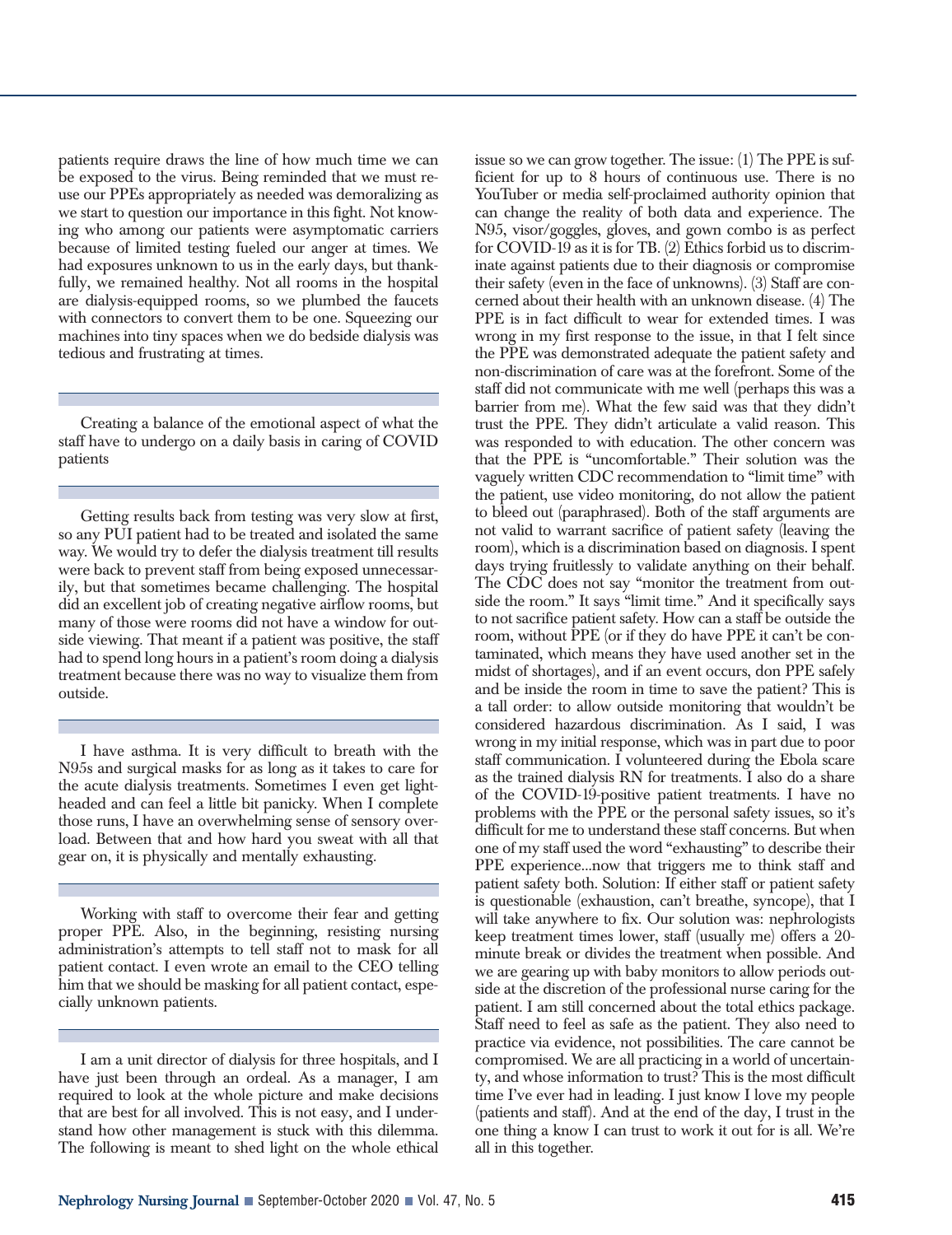Staying in patient rooms for hours at a time just to go to the next COVID room for hours at a time. Wearing CAPR and mask all day.

Staying positive.

The biggest challenges we faced as an acute unit was staffing, patient load, lack of equipment, nurse burnout, and patient instability due to high volumes of hyperkalemia.

Donning and doffing PPEs, wearing a mask all the time, bringing PPE supplies that the unit might not have since there have been so many changes in PPE since COVID had evolved.

Worrying that renal patients may not come to their treatments because the media is saturated with authorities reminding people to "stay home."

The biggest challenge by far has been the astounding lack of training, education, and PPE consistency. And reusing an N95 I think is unacceptable. We also reused plastic gowns that multiple staff wore and just wiped down. It had been used for days and was hung outside room for reuse for the next person. At another place, they hung the reused gown inside the room. Nothing made sense. At yet another hospital, they had a dedicated COVID unit where everyone wore PPE all the time, even at nurses' desk. I asked where I could use bathroom and they told me to just wear all my PPE into the employee bathroom. I was shocked to hear them say to wear dirty PPE into the staff restroom, and I wondered, who came up with these ideas? I have gathered all my own PPE – mostly, my company has been able to provide us with more PPE then the hospitals give. Another challenge is feeling isolated. For exam-



ple, my brother does not want me around his kids until there is a vaccine. My friend was hysterical when she saw me with a mask on for a short visit and then found out I had been with COVID patients. She called all her family and told them she was exposed, just because she was around me. I feel like what I do for a living has made me miss out on parts of life that I may never get back. I cried for weeks wondering when I would get sick.

My units are fully stocked with PPE. For that I am grateful. What's frustrating is the changing rules. When a patient tests positive for COVID-19, we've been sending them to a separate dialysis center for at least 14 days. Some are assessed by a nephrologist before returning to their home clinic, but not all. None are retested. I just had a patient return to me after 20 days treating elsewhere because of positive COVID-19 (asymptotic). I sent him to the hospital for a thrombectomy. They tested him for COVID, and he is positive (still, or again. I don't know). Now what do I do? The unit wants to keep him at his home clinic. I want to start over and send him to a designated COVID clinic.

The beginning was most difficult with the uncertainty, fear, and anxiety; not knowing what will happen, not knowing if we will become a 'hot spot,' wondering how we will cope if we become a 'hot spot,' feeling compassion for our colleagues who are in the 'hot spots' caring for patients. At times, it was difficult to know if PPE will be there if we need it – were we going to run out? How would we care for patients if that were to happen? We still are required to sign out masks and limit how many we wear in a shift. I started to wear a mask in dialysis before it was required as I was concerned about being positive and not having any symptoms and not knowing it and didn't want to be a vector and possibly expose many patients in a day during rounds. Trust is a big issue – trusting where the information is coming from and why.

Getting our typical cleaning supplies and PPE. I have had to explain Standard of Care in Dialysis. I have had to explain why certain cleaning agents are not acceptable for our equipment. I have had to impress upon others why PPE practice is not over-indulged in dialysis. Being scared that one of us would contract COVID.

My biggest challenge was coming home after taking care of these patients. My 94-year-old mother-in-law is with me. I don't want to spread the infection to her and my husband, as well as my children.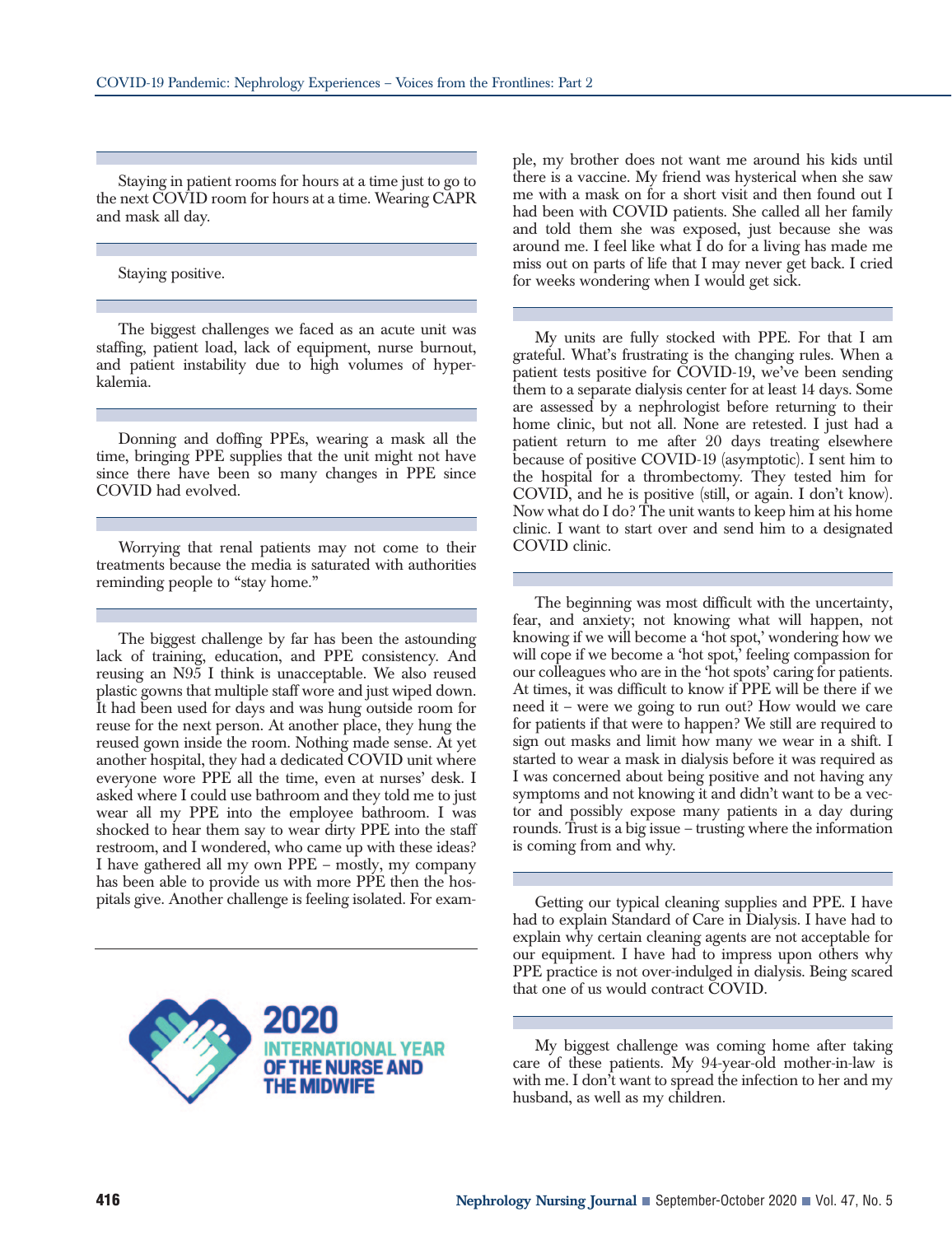Reducing contact and still showing that you care for the patient. So much of the equipment outside the room and so little human contact or voices for these folks.

Making sure our patients are comfortable wearing masks during treatment. We require that patients and staff wear masks at all times.

Coordinating return to outpatient facilities. Deciding what works best for us in an ICU setting.

At first it was the absence of administrative leadership who were in quarantine, and the going forward motion that was needed to make changes to our physical unit and that this needed to occur urgently. This was as a result of close partnership with physicians and my Program Medical Chair, who was directing the key facets of events happening in other countries so we were ahead of the wave if/when it hit in Canada. After some time, the formal leadership also bought into the urgency of the situation which, when that barrier and criticism was lifted, other aspects became easier to navigate. The second challenge was convincing patients to the seriousness of the situation (use of PPE, reduced visitors, reduced personal devices, etc). That took some time; however, it has demonstrated that those key aspects reduced the existence of COVID in our unit. Also determining a code blue algorithm, taking into account practices that enhance aerosolization of virus, amendable practices within our stand-alone unit (we are in a shopping mall, not in hospital proper), and communication/education of this policy among staff to maintain their safety.

## **What have been your biggest successes?**

An increase in testing and testing turnaround time now allows for a patient to be identified as negative or positive in a timely manner – often in less than two hours. Our nephrology physician collaboration with the dialysis staff has always been positive, but their support of the dialysis nurses went above and beyond during this special time. That led itself to an amazing and positive work environment and teamwork. They went out of their way to make sure that staff had PPE supplies by bringing in masks, making shields, headbands/strap holders, etc. They collaborated with infection prevention to put in some infection practices around masking of staff, patients, and limiting visitors, even before it became standard within the organization. Our attendings have also provided lunch for the staff each Friday. As the unit manager, daily collaboration was done with our hospital bed placement team and inpatient unit managers as needed to place all our COVID+ patients on units that did have rooms with windows; this allowed the staff to be able to view the patient from outside the room and limit exposure. As a result, we have had no staff exposures to date. We have had several patients recover renal function, and we are now are seeing some of our longer admits recover from their COVID infection and come off isolation. It is important to share the success stories! As of this writing, the hospital system has discharged over 2200 patients back to their homes!

Patients making it out of the ICU and getting better to go home and see their family.

None of our staff were infected with COVID despite caring for the patients three times a week. We had excellent PPE use and had N95s available for our dialysis staff.

Successful metrics with patient engagement during virtual educational events.

Keeping COVID out of our unit and maintaining supplies during critical shortages in our country.

Our biggest success so far, even though we are dialyzing positive patients, no one is exhibiting symptoms among my staff, even the ones handling those positive patients. Upon tracing, we found out that our two patients got positive results because in their home there's a family member who were sick and COVID-positive. I am happy that my staff are not the source of positive results.

Stayed healthy during the whole ordeal. Worked every day as scheduled. No vacations nor stay-cations. Enhanced mental health and spiritual well-being. The tremendous support from our hospital leaders and nephrologists made the difference. We had appropriate and enough PPEs despite being told to conserve and re-use. We were given enough time to care for our patients. Hospital scrubs were provided, and shower rooms were made available after our shifts to ensure that we don't bring home infectious agents to our families. Meals (breakfast, lunch, dinner, snacks), housing (hotels), and transportation (shuttle buses) were generously provided by our hospital. Words of encouragement and gratitude from our leaders gave us moral boosts and confidence in dealing with the pandemic. We performed dialysis treatments to about 20 to 25 patients safely and uneventfully every day. None of our staff who took care of COVID-19 patients became sick. Our nephrolo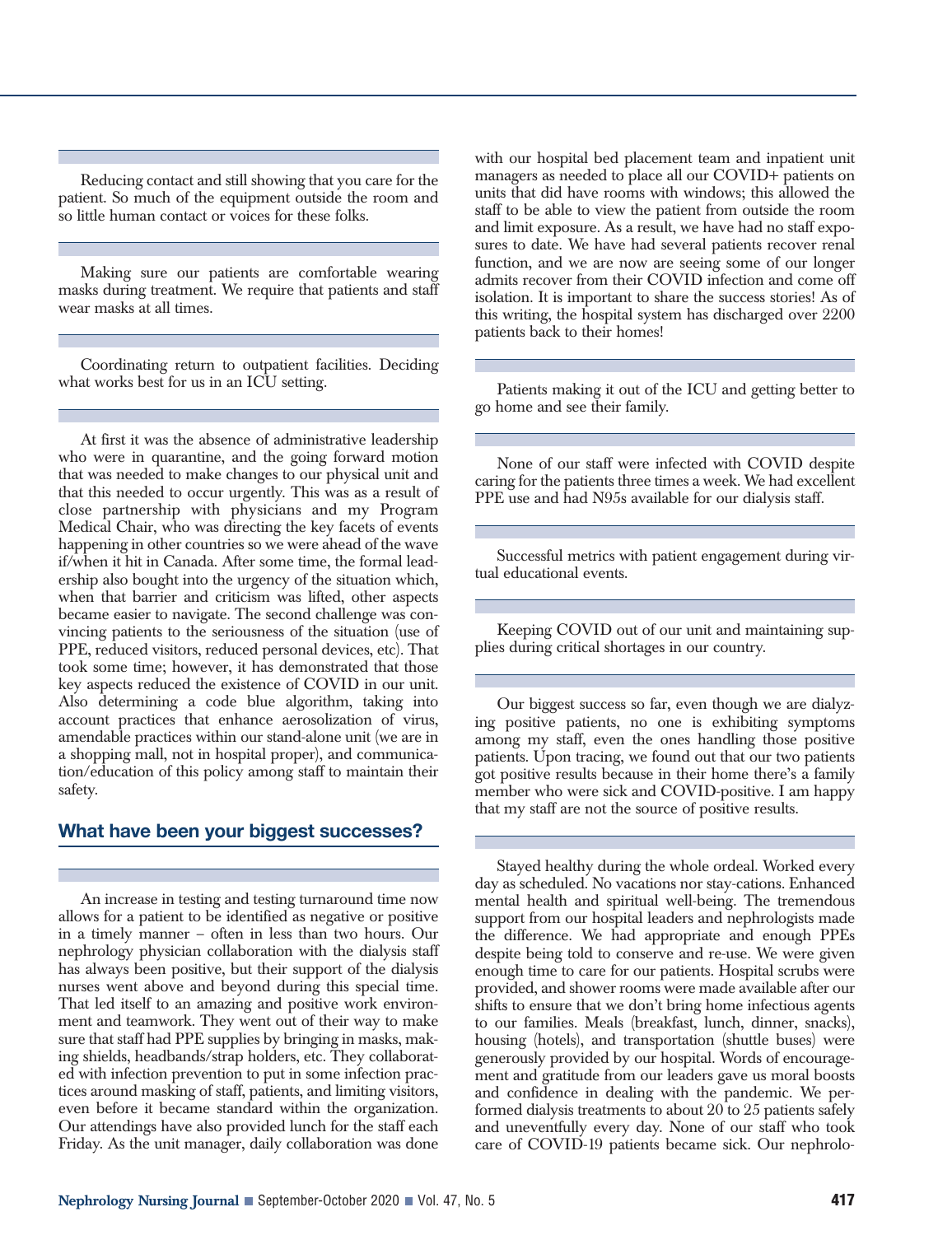gists had collaborative efforts with other nursing units to perform other renal replacement therapies like CVVHD and PD when conventional HD was unsuitable. We had no HD line infections, and we managed to reverse some patients who had COVID-19-related acute renal failure. We strengthened our teamwork – HD nurses and HD techs. We improved our efficiency as our techs became more involved in setting up and stripping down our machines and doing more technical stuff as needed.

Our biggest success was keeping our team and patients safe. This mirrors the hospital's nursing professional practice model. The science, advocacy, ethics, and art of nursing were personified in the model and were exemplars of how the scope of nursing practice and the nursing role enhanced the human experience, even during a pandemic. One exemplar of advocacy and science from the model was shown when the dialysis team became the first unit within the hospital to have all employees and patients wear surgical masks. The only patients who could come to our eight-station unit were COVID-19-negative. Due to the community spread of COVID-19 and potential for asymptomatic carriers, surgical masks were donned to protect the immunocompromised ESRD patients. This action decreased anxiety of potentially spreading and becoming infected for both patients and staff. Initially, all medicalsurgical COVID-19-positive patients were treated in isolation as a bedside treatment. With the increase in critically ill patients limiting our machine resources, a plan was created for a "COVID-19 Shift" at the inpatient unit. An interprofessional team consisting of Nursing Director, Medical Director, Dialysis Nurse Manager, Dialysis Clinical Leader, Infectious Disease Nurse, and members from environmental service and engineering created a plan to bring all stable COVID-19-positive patients into the dialysis unit. The shift minimized the possibility of transmission of COVID-19 while maximizing our resources. The designated "COVID-19 Shift" freed up bedside resources by 25%, allowing us to deliver more treatments to those who were critically ill. Our dialysis equipment technician was a key role in our success. He was proactive in keeping a minimum of 30 days supplies on hand and ensured that all dialysis equipment was in constant working order. His innova-



tion for the creation of additional extension tubes to reach water sources and the use of universal water connections for the dialysis reverse osmosis machines led to our ability to dialyze patients that normally could not be performed due to COVID-19 isolation.

Emotional support, education, daily struggles of logistics, resources while providing continued support from leadership and other stakeholders to ensure a safe environment for patients and staff.

Advocating for my fellow nurses to get proper PPE and to know they have a right to step outside and monitor from a distance if the treatment is stable. Reassuring patients who are frightened and alone.

Role modeling going in the rooms with COVID patients. I wouldn't ask staff to do what I wouldn't do myself.

Service recovery. Unfortunately, the lack of personal family contact has made service recovery a vital part of life. We can't know there is a problem till too late now. I've been able to creatively follow up and provide the shared concerns and care for the patient. But we need to get better at the virtual world or something else to avoid the need.

Not sure I feel any sense of success. Only three patients have survived ventilation out of nearly 100.

The teamwork of other fellow employees and other disciplines.

The biggest successes we had was the teamwork as an acute unit was at an all-time high. Every nurse worked daily for the patients and for each other. It was truly amazing to see.

I would say very little. I have successfully not gotten sick, but I think that has more to do with my overall health then the disappointing PPE protocols. We had one patient get better who was on CRRT, the rest have died. I haven't seen much good come from this yet, and I don't feel like we are successfully beating it at all.